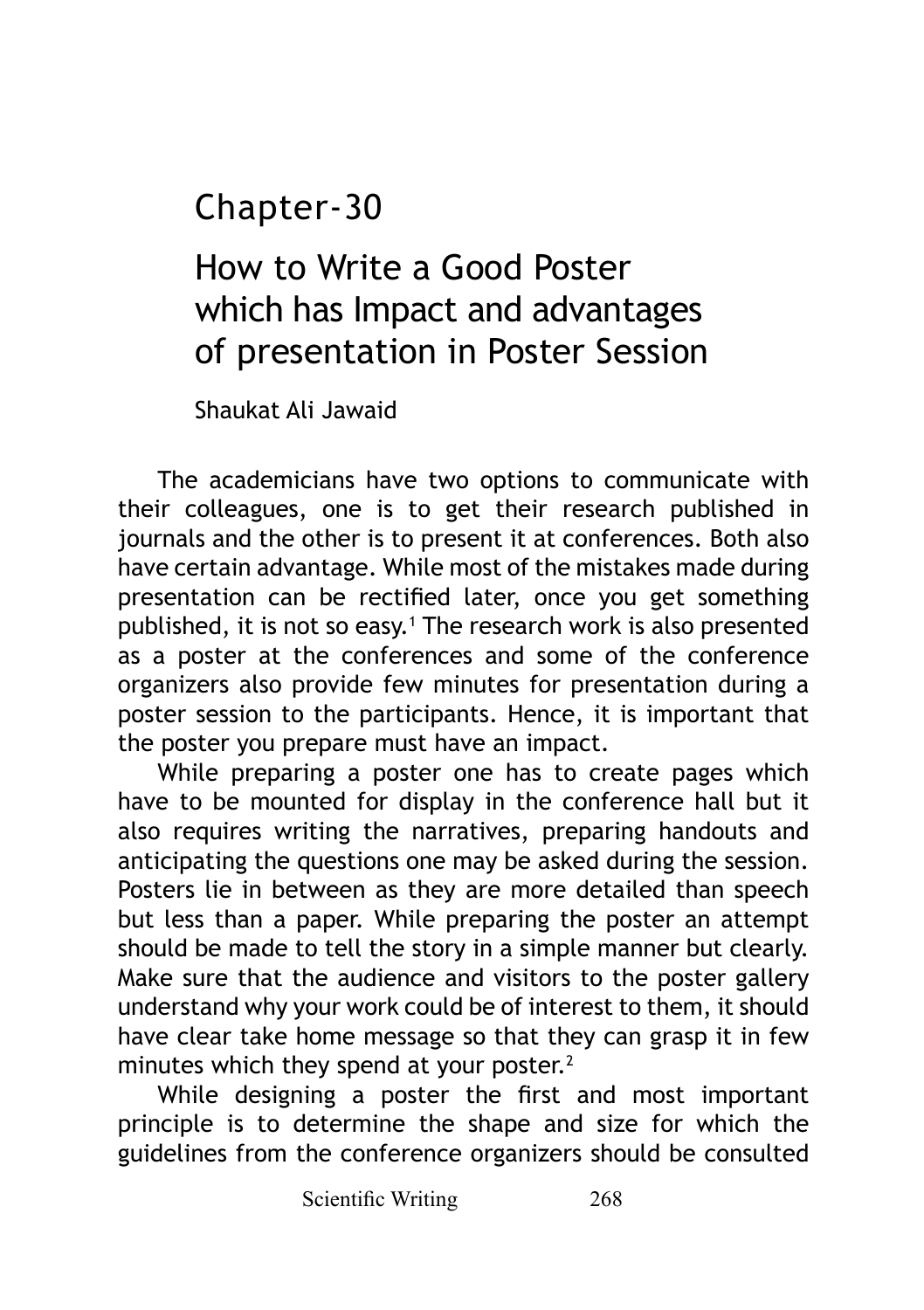and followed. Carefully look at the size limitations for the poster, any restrictions regarding format and are you expected to present all the specifics of your study in the poster. Finally find out if your abstract will be included in the handout for the conference participants.3

Steven M. Block has written about Do's and Don'ts of Poster Presentation which is extremely useful and helpful.<sup>3</sup> Remember occasionally one may break with traditions which could pay off but it is not always the case, hence one has to follow the wellestablished principles. Title should be short and on target which should highlight the subject matter. Type face used for the title must be large enough so that it is easily readable, if you find it difficult reduce the words in the title but do not reduce the Font size. Do not use capital letters in the title as it is difficult to read. Write the name of the authors and their institutional affiliations just under the title, the type face used for the authors names should be a bit smaller than title. Do not use too small type face for your poster, at least the font size must be twenty used in the text. Select a type face and font which is easily readable. If need be one can use Helvetica type face for title which can accommodate more words.

Always use high quality laser printer for poster printing and do not use matrix printers. Select fonts and sizes which work together well. The poster should be designed in such a way that the reader does not have to jump all over the poster to follow the presentation and get the message it contains. Be extremely careful while using colours, graphics because they do attract attention but they can also distract from the message. Try to use colours in the poster in a way that helps to convey additional message besides serving to make useful distinctions.

The poster should be split in various sections. To start with it should have a structured Abstract which should give complete message which it should convey in conclusions. Legends of pictures, figures should be brief and clear. The poster should be kept short and simple following the KISS terminology (Keep It Short and Simple). The information it must contain includes what is the question, what is its significance, How your study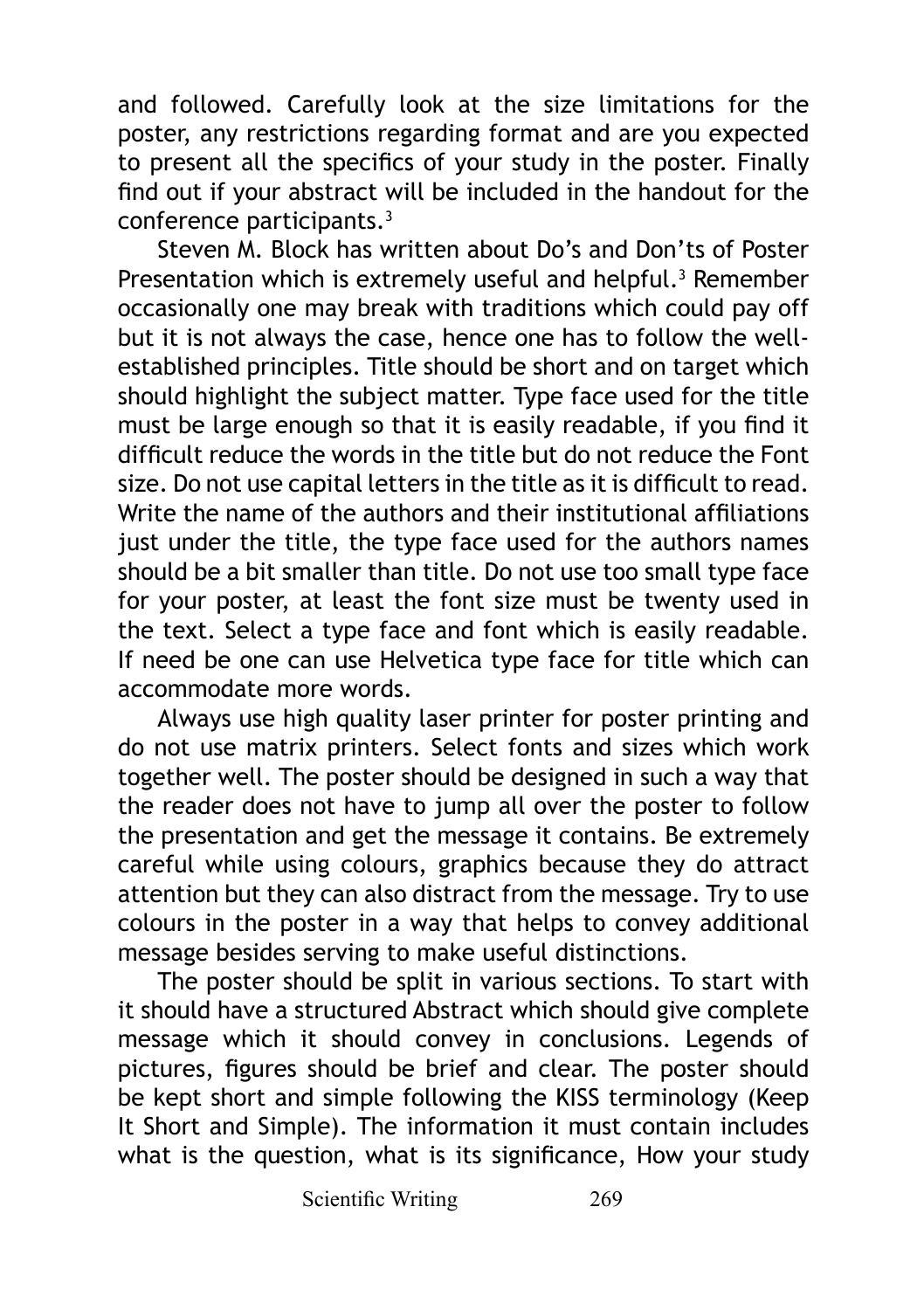addresses the question, what is your strategy, the experiment performed meaning what did you actually do and what did you find out? The conclusions should state what does it means? Give credit to those who deserve in acknowledgements.4

## *Writing and Designing a Poster:*

Please remember "Posters are enlarged, graphical presentation of research data. The abstract represents citable references and it also ensures rapid publication. The advantages of posters are that they can be viewed at leisure time, offers personal contact with the author. They are more comprehensive than an oral presentation. They can also be more memorable than a talk. Their value can be prolonged through hand-outs and it can also be a fun. However, it also has some disadvantages as the viewer is not comfortably seated. It is easy for the viewer to walk away. If a poster is dull, the viewer may switch off. It is time consuming to produce and at times it is also difficult to decide what to left out. Oral presentation is rated highly as compared to poster presentation. The writer should try to be brief.

If the poster is brief, structured, good appearance, has better title, lay out is good and conclusions are highlighted, it will have an impact. Most common complaints regarding posters is the use of too small type face or difficult to read, including too much un-necessary data, confusing organization, lack of headings and the information provided is not newsworthy. Some of the key steps in planning poster once the abstract has been accepted are to write the poster text. Have proper lay out. Find out what does the abstract say, what results are available, who is your target audience, when the poster is to be presented? As regards general principles of poster text, one should ensure maximum use of white space, remove non-essential information, use abbreviations, and use the active voice, use tables and figures to replace words, have short sentences and use bullets. Write in defined sections and there should be emphasis on results. Write Methodology and Results first. About 10% should be introduction, 15% methods, figures 2%, Results 25%, tables 2%, Discussion 30%,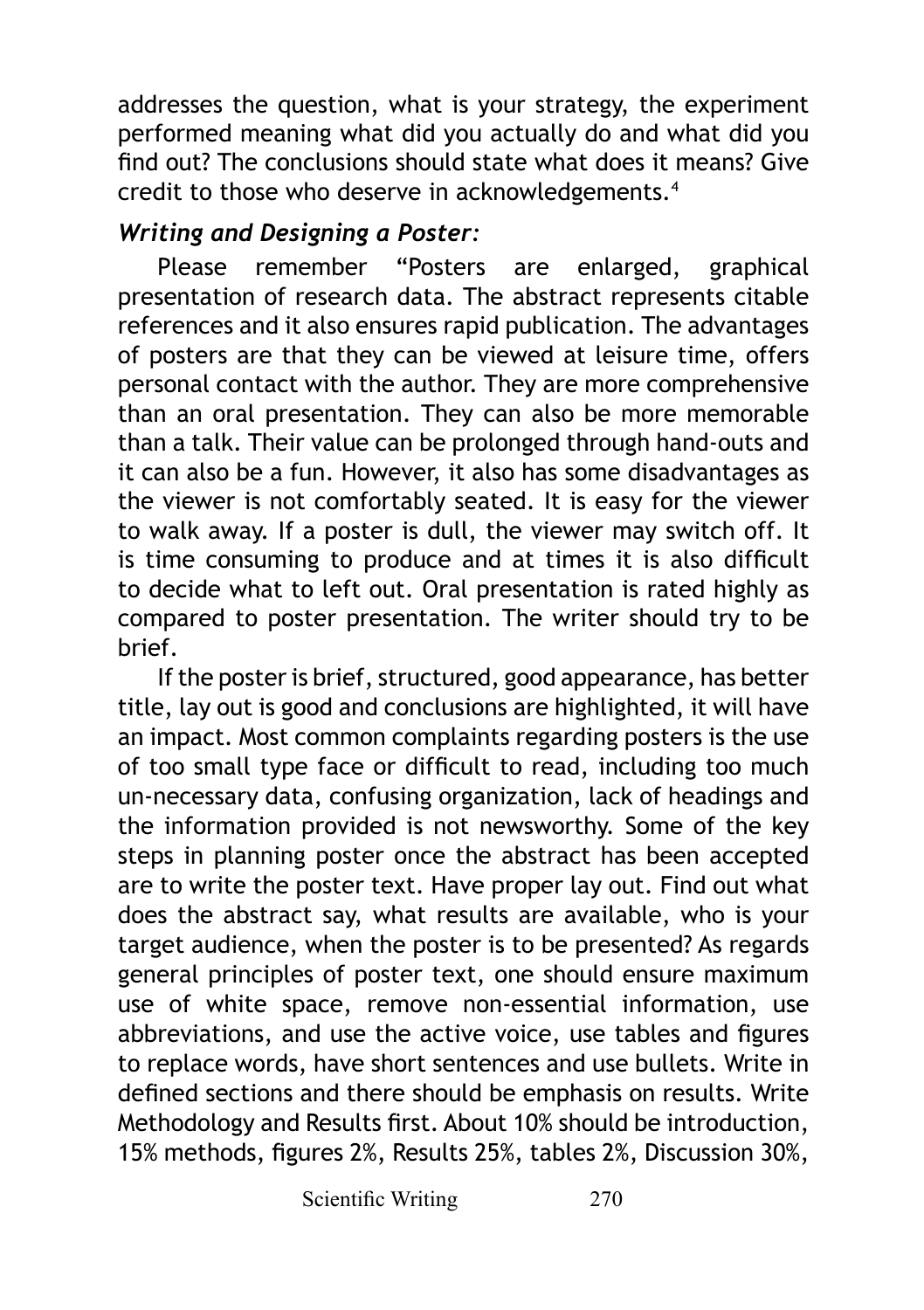conclusions 10% and references 5%. Title should be clear, concise with less than ten words. For authorship follow ICMJE guidelines listing upto six autohrs and then write et al.

Introduction in poster should be brief and relevant, limit the information, ask pertinent questions, and use present tense. Poster has to be short and convey the message. In the methods section, include only essential information, describe design. State the results factually without commentary and interpretation, direct the reader to tables and figures and use past tense with short sentences. Poster contents should be brief and relevant. In references list first author and then et al. if space is limited, limit to relevant references, simplify tables, answer question posted in the introduction, give presenter contact with e mail and write poster number. Size of the poster should be as per instructions. Poster must be eye catching, be creative, use colours and unusual format, and locate tables and figures near relevant text, use upper and lower case type. For title use 30-36 point type font, for authors 30 point bold, body text 20 point and not bold. While reviewing the poster detect errors, inappropriate and poor writing, improve its quality and increase the likelihood of good response. Make sure that the written piece is suitable for a poster, is it suitable for target audience, does it include the right message and does it have appropriate contents. Be clear, concise and avoid un-necessary details"5,6 Contents and visual of the poster both are important. Resist the temptation to include too much information in the poster.

## *Poster Presentation*

Do not stand directly in front of your poster in the hall where the posters are on display. Never get too close to it either. Do not remain too busy in conversation with one individual which accidentally prevents others from viewing your poster. Make sure to stick around your poster and be prepared to answer any questions. While standing near your poster make eye contact with people who approach you, allow them to finish reading it before engaging them in conversation. Have some reprints,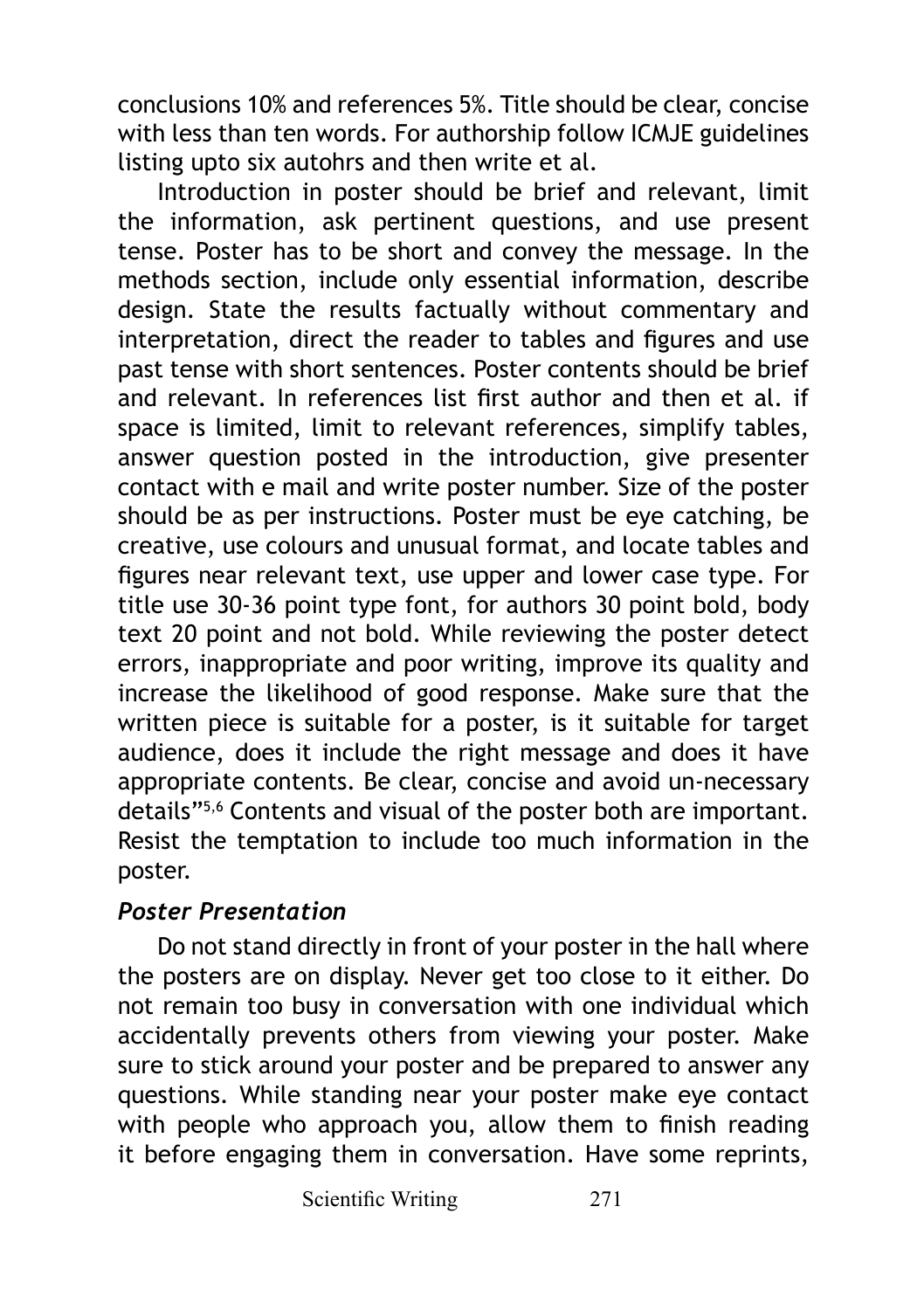handouts of your poster ready for those who wish to have more information. Have your business cards ready to share with those who are interested. Do not hesitate to provide some supporting material if they can be of some help but refrain from over doing it. You can always consider some kind of attention getting gimmicks but be careful it should not backfire.<sup>4</sup>

## **Advantages of making Poster Presentations**

Participating in a poster session and poster presentation offers many advantages. For the junior faculty members, it provides an opportunity to develop a national reputation, interaction with academia and promotion in academic medicine. If your poster is accepted for presentation, it enables you to get funding, travel grant. One should choose the right meeting for submission of the poster. Looking at the last year's accepted abstracts which could be very helpful. Prepare talking points for poster presentation. Additional benefits include Networking and collaboration, job promotion, it helps in finding new jobs while it will also be very helpful in preparing the final manuscript to be submitted for publication in a journal.

While making a presentation in a poster session, remember usually the speaker is given five to six minutes or maximum of ten minutes. Those judging the quality of posters in a competition look at importance of the study, quality of its contents, quality of slides and its presentation, style of presentation whether the presenter maintained eye contact with the audience, use the points in the slides to convey the message but do not read the slides and finally be mindful of timing which also has some points.

Most posters these days are one-piece glossy prints from graphics. Developments in printing technology have made it easy and once the poster is ready, it takes just few minutes to get it printed. Some conferences overseas also provide on-site printing facilities for the posters but it is always better to get it printed and have it ready with you.<sup>7</sup>